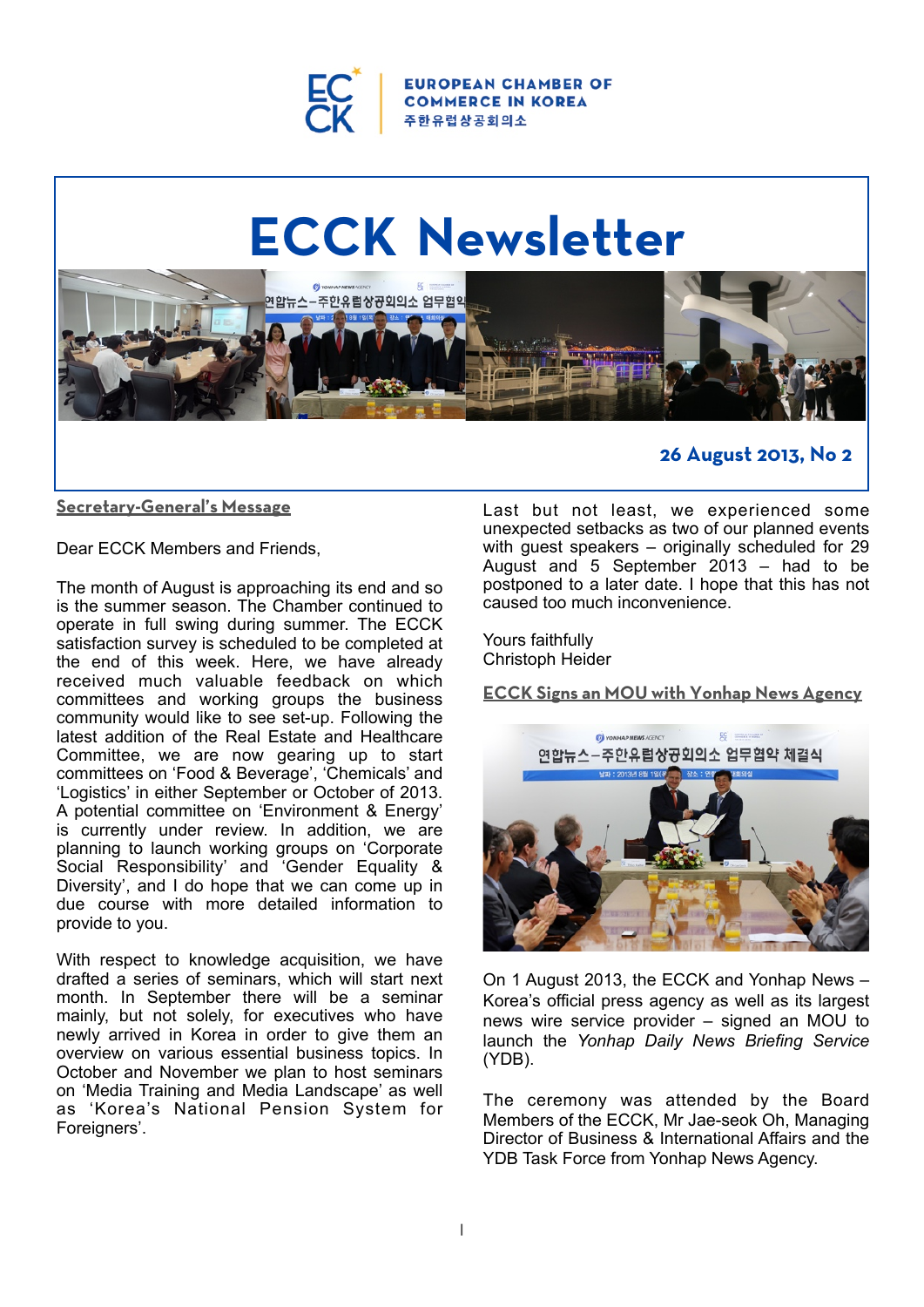

YDB is a premium news service package that provides customised information for foreign investors and diplomats in Korea. The news service is primarily comprised of industry news summaries, updates on legislation and regulation. personnel changes in government, activities of consumer organisations, and schedules of weekly press releases by government agencies and major companies in Korea.



Pointing out the challenges to obtaining quality information on Korea's business environment, Mr Thilo Halter, the ECCK president, revealed his high expectations for this project in his congratulatory speech. "All our concerns shall be greatly relieved, if foreign businesses could communicate better, based on good information, with the Korean side before new laws, regulations, and guidelines are released. This is exactly what Yonhap News is planning to offer us," said Mr Halter.

When subscribing to YDB, ECCK members will be entitled to exclusive offers thanks to our partnership with Yonhap News Agency – e.g. discounts on subscription fees and access to Yonhap's distribution channels for press releases.

The test version of YDB will be available by late September, and the full package will be in service from October 2013. Currently, the ECCK and Yonhap News are conducting an online survey to assess members' opinions and priorities. Your input will be greatly appreciated.

# [Go to Survey](https://docs.google.com/forms/d/1DTnDo9ZhZnn3dQ7pw7_s_VEiiJU1Sg1RnBZDbhsjoiQ/viewform)

# **Two Senior Researchers Have Joined the ECCK**

The ECCK welcomes Dr Giuseppina Nieddu-Denkscherz and Ms Cristina Traini as they join us as senior researchers. They will work for the ECCK on a voluntary basis until the end of 2013.



Dr Nieddu-Denkscherz is a native of Italy and received her doctorate degree in philosophy. She moved to Germany in 2004, doing research in Tübingen and Munich. In addition to her academic qualifications, she obtained certifications in marketing and project

management at the Ludwig Maximilians-Universität and participated in the Leonardo Programme for Event Management (2004/2005). With her experiences in both public and private sectors, Dr Nieddu-Denkscherz will assist the ECCK with research on the regulatory environment of Korea.

Ms Traini also comes from Italy. She served as Energy Project Manager at the European Commission from 2009 to 2012. In this capacity, she was responsible for programme m a n a g e m e n t, p o l i c y development, and outreach activities. Previously, she worked as Senior EU Affairs



Consultant at European Consulting Brussels where she analysed EU policies on energy and environment. Ms Traini holds an MA in Political Science (University of Trieste) and an MA in EU Interdisciplinary Studies (College of Europe). She will help us set up the Energy & Environment Committee, which is currently under review.

**ECCK Summer Network Night (30 July)**



On an intoxicating mid-summer's night, ECCK members and friends got on board of the perfect getaway cruise ship, WAV Bar & Lounge*.* With the cool Han River breeze on our faces, our members and friends mingled and chatted the night away.

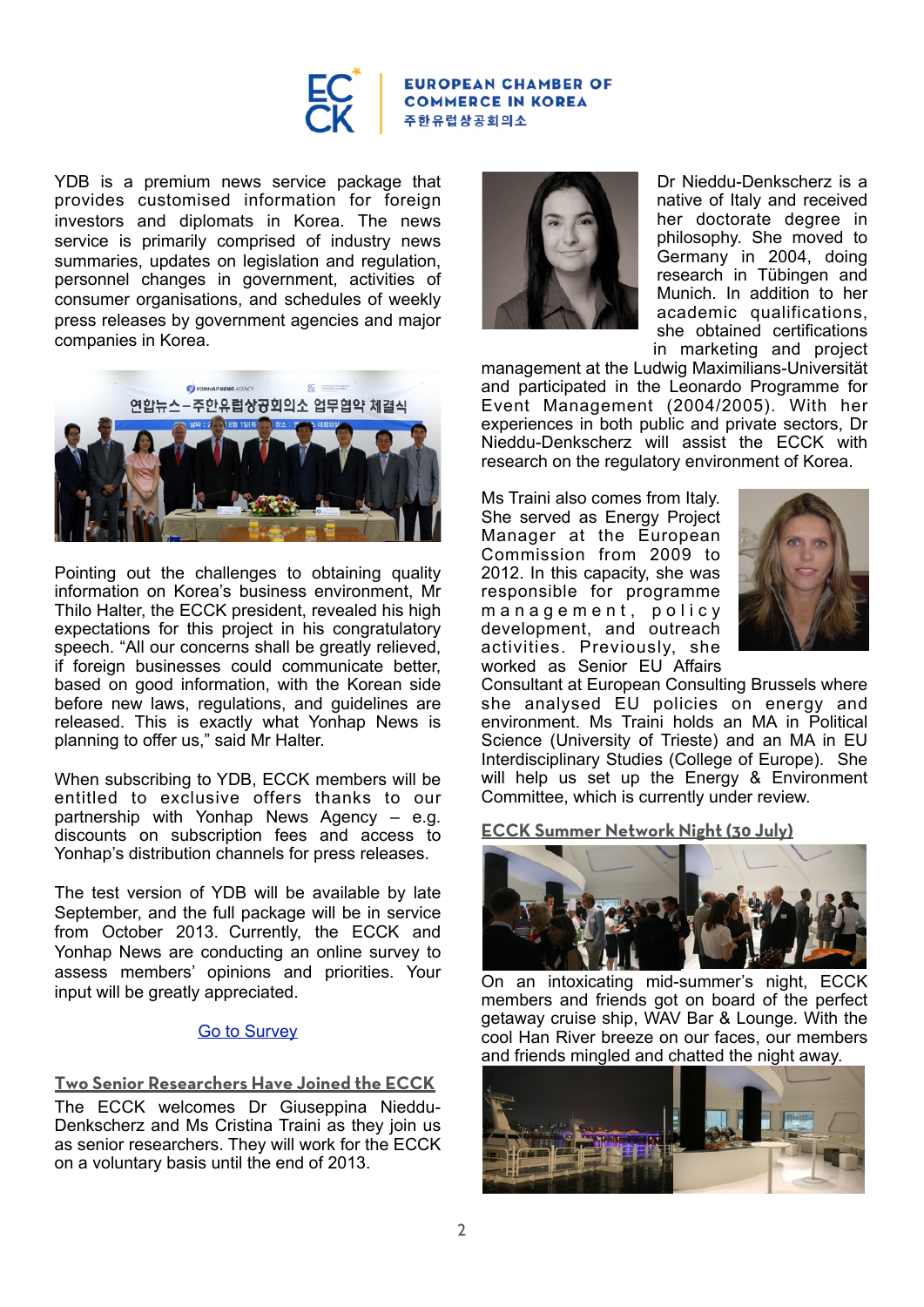

# **ECCK Executive Training**

The ECCK introduces a new programme for European executives coming to Korea. The Executive Training is an intensive all-day class that covers Korea's business practices, tax system, audit procedures, labour laws, and media environment.

The Chamber encourages newly assigned CEOs, CFOs, and division heads who have just arrived or want to learn more about Korea's business environment to come.

The first training session is scheduled for Friday, 27 September at Yeouido Marriot Hotel. After a hard day of learning, participants can look forward to an enjoyable networking dinner with fellow executives.

For more information, please direct your inquiries to Ms Hyokyung Suh at [ecck@ecck.eu.](mailto:ecck@ecck.eu)

# **Healthcare Committee Launched**

<u>Type to enter the second text of</u>

As of August, the ECCK is pleased to announce the establishment of a new committee, which covers the healthcare industry  $-$  i.e. pharmaceuticals, medical devices, and other related sectors. The ECCK Healthcare Committee will serve as a platform to support European companies and stakeholders in the industry by regularly updating market trends and providing timely information on regulations. It will also promote communication among members as well as with government agencies.

You may forward questions regarding the Committee to **[healthcare@ecck.eu](mailto:healthcare@ecck.eu).** 

# **Committee Activities in July & August**



On 26 July, the ECCK's Busan Chapter organised a HR seminar on Korea's visa system. Mr Seungkeun Han from the Korean Immigration Service, Busan Office gave an informative presentation. Mr Han explained Korea's immigration service procedures and the types of visas for which European businesspeople are eligible. The presentation was followed by a Q&A and lively discussions with HR managers from member companies.

The ECCK Cosmetics Committee held its regular working group meeting on Wednesday, 7 August. Representatives from European cosmetic companies mainly discussed the 'cosmetic claims guideline and decree on substantiation rules'.

#### **Upcoming Events**

We remind our members of a few upcoming ECCK seminars that may be of interest.

On 27 August, the ECCK Real Estate Committee (REC) and Savills Korea will co-host its first public seminar titled 'Seoul Office Market Overview in 2013' at Seoul Global Business Center. At the seminar, experts from Savills Korea will deliver presentations on the Seoul office market, changing tenants' expectations and relocation trends, and practical advice for finding offices in the Seoul



|                                                 | Grade | Stand            | Sat. | Sun                                     | Weekend |
|-------------------------------------------------|-------|------------------|------|-----------------------------------------|---------|
|                                                 |       | Main Grand Stand |      | KRW 340,000   KRW 720,000   KRW 890,000 |         |
| Tel 061-288-5162 E-mail the limpid $@$ korea.kr |       |                  |      |                                         |         |